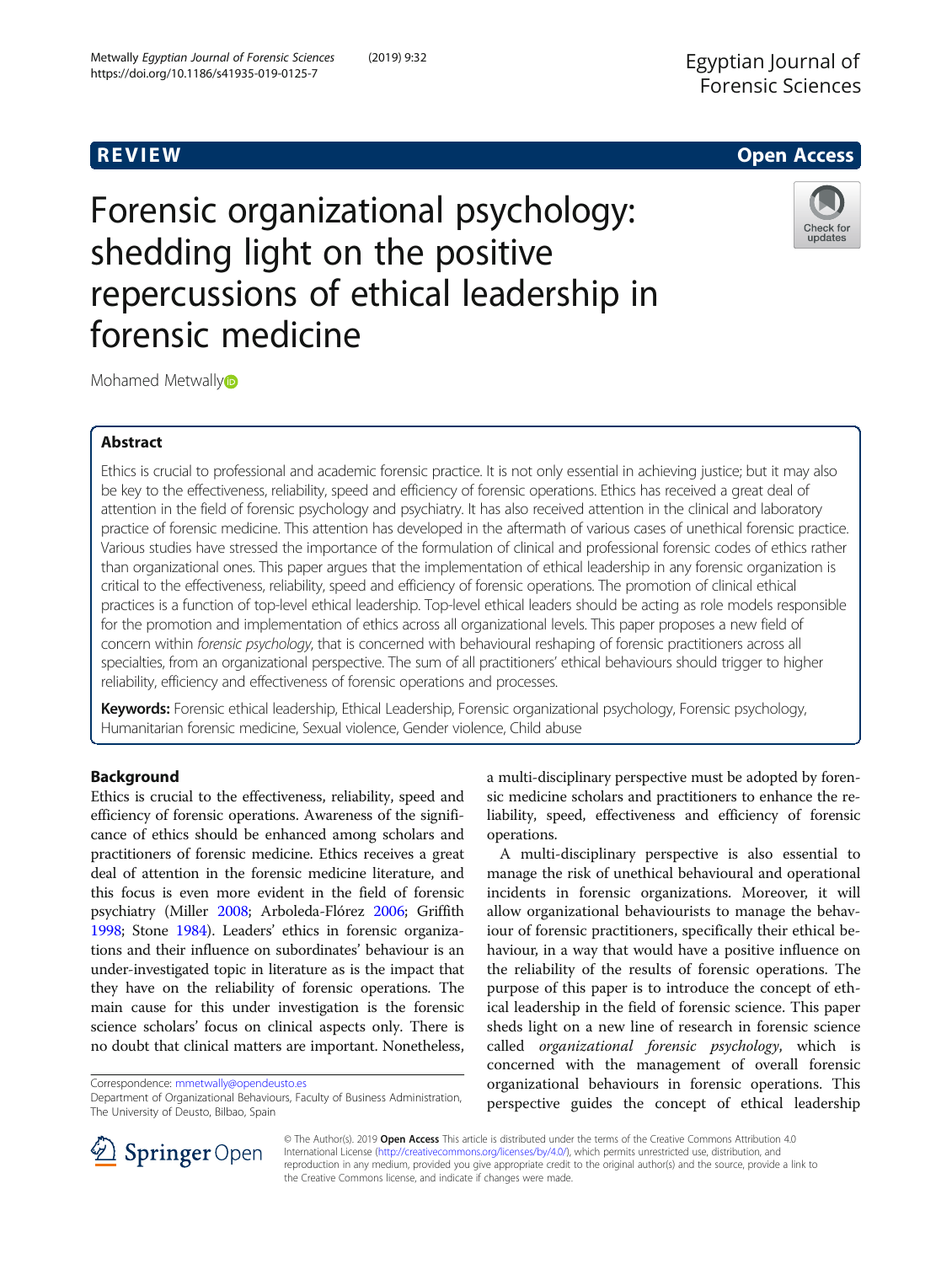defined and discussed in this paper. This paper presents ethical leadership as a remedy to unethical forensic behaviours and prescribe a systemic process that could facilitate the implantation of ethical leadership in forensic organizations. Furthermore, my paper discusses two cases of ethical misconduct in two different forensic organizations and offers an organizational behavioural remedy to forensic examiners' misconduct. It also underlines the importance of viewing "The potential to become an ethical leader" as a key criterion in the recruitment, training and promotion of forensic practitioners.

#### Main text

### Case studies of forensic scandals

"I screwed up big time, I messed up, I messed up bad." was Dookhan's comment on her crime (Driscoll [2014\)](#page-6-0). Dookhan was a chemist at the Shuttered Department of Public Health Lab in the State of Massachusetts, who was arrested for having falsified thousands of forensic results of samples in criminal drug cases (Driscoll [2014\)](#page-6-0). Dookhan had faked thousands of signatures related to tests that she recorded as complete, which were not even conducted (Gabel [2014](#page-6-0)). Results from approximately 34,000 drug examinations were put into question. The number of samples tested by Dookhan every year was triple the average of her colleagues/ year, which might have raised suspicions against her (Driscoll [2014](#page-6-0)).

Forensic science could simply be defined as "the application of scientific or technical practices to the recognition, collection, analysis and interpretation of evidence for criminal and civil law or regulatory issues" (National Research Council [2009](#page-6-0)). The main objective of any forensic practitioner should be to provide unbiased, scientific information based on data (Saviers [2002\)](#page-7-0). Dookhan, however, did not bother to conduct any tests as she was dry-labbing. Dry-labbing could be defined simply as the creation and fabrication of scientific data without conducting any forensic laboratory tests (Dutelle [2011\)](#page-6-0). Consequently, this means that Dookhan used to identify toxic substances through guessing rather than testing.

The absence of effective leadership was a major trigger to Dookhan's deviant behaviour for various reasons (Giannelli [2015\)](#page-6-0). Firstly, Dookhan did not comply with the quality control procedures of the laboratory as she used to conduct the first and the second confirmatory tests on the sample and used to falsify signatures of her colleagues (Giannelli [2015\)](#page-6-0). In fact, leaders should act as role models to their subordinates to motivate them to emulate their behaviour (Bandura and Walters [1977\)](#page-6-0). Dookhan's continuous ignorance to the quality control standards is a clear sign that her leaders never punished her misconduct. Furthermore, ethical leaders are supposed to set clear ethical standards, monitor their subordinate's performance and then reward desired behaviours or punish undesired ones (Brown and Treviño [2006](#page-6-0)). Moreover, ethical leaders are also expected to be fair and to have integrity (Brown and Treviño [2006](#page-6-0)). Nonetheless, Dookhan's leader failed to monitor Dookhan's performance and never punished her despite the doubts that were raised about the increased and unrealistic number that she used to process every year (Driscoll [2014\)](#page-6-0).

Dookhan's colleagues had, for instance, reported their doubts about her deviant behaviour various times (Driscoll [2014\)](#page-6-0). Her leaders, however, failed to punish her deviant behaviour and never acted as ethical role models for Dookhan's colleagues (Driscoll [2014](#page-6-0)). Dookhan's leader finally only took action when the doubts about her large number of processed samples had become overwhelming as it was triple the average rate of samples processed by her colleagues (Giannelli [2015\)](#page-6-0). Nevertheless, her leader's action was considered as a reward rather than a punishment (Giannelli [2015](#page-6-0)). She was moved to an administrative desk position and she was asked to formulate a plan to enhance the laboratory quality control procedures, which looked like a reward rather than a punishment, especially as she still had access to all of the lab's sample results (Giannelli [2015](#page-6-0); Driscoll [2014\)](#page-6-0). Dookhan's misconduct has finally come under investigation in 2011 after having been accidentally caught by her supervisors while removing ninety samples from the evidence vault without signing them off (Valencia and Ellement [2013](#page-7-0)). The deception of that chemist would have been realized earlier only if her leaders have chased her performance and if her leaders have assessed her compliance with the quality control procedures. Her leaders could have also taken some corrective actions as a response to her colleague's reports to her suspicious behaviour.

An appropriate punishment tends to create a social learning process which could have motivated her colleagues associate that punishment with her behavioural misconduct (Bandura and Walters [1977](#page-6-0)). However, no appropriate corrective actions were taken and Dookhan even continued to give testimonies in court trials for three consecutive years in the aftermaths of discovering her deception. Even though, she was not allowed to perform any laboratory tests. Nonetheless, she was still not supposed to be allowed to give any testimonies during police investigations (Driscoll [2014](#page-6-0)). The appointment of Dookhan to an administrative disc position with complete access to all evidence was also an inappropriate unfair response to the reports received by Dookhan's colleagues.

The absence of effective and ethical leadership is clear in this case study. Moreover, the lack of fairness is also evident, and Dookhan's colleagues rightly complained that her promotion was not deserved (Driscoll [2014\)](#page-6-0). In fact, Dookhan's direct leaders and the top laboratory leadership are responsible for the unsuccessful implementation of the quality control procedures in the laboratory. Cross-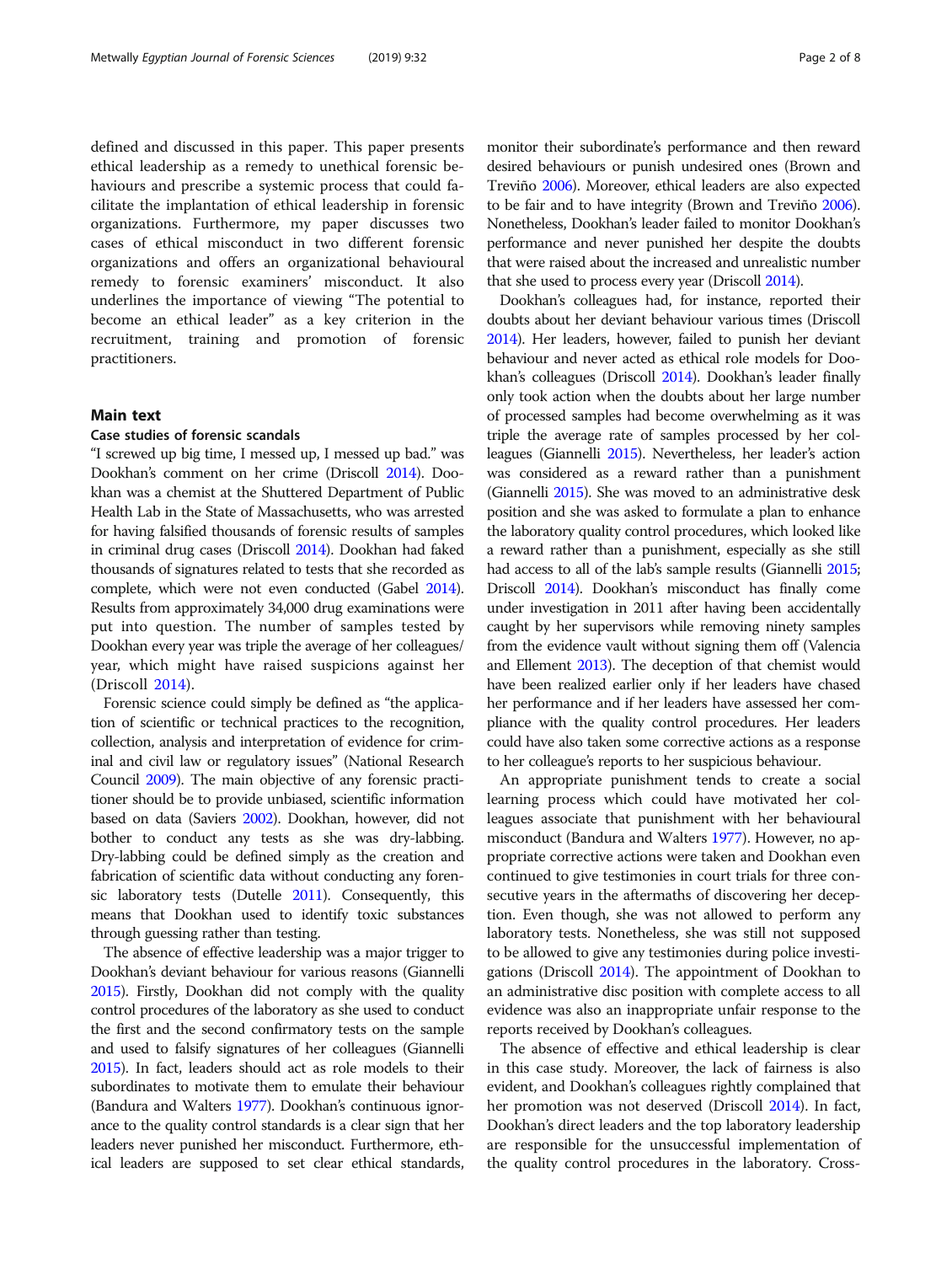examination, for instance, was adopted in that laboratory (Driscoll [2014](#page-6-0)). It was not, however, conducted appropriately and did not prevent Dookhan from falsifying her results. The lack of effective assessment of Dookhan's performance and her incompliance with the quality control measures is the responsibility of Dookhan's direct leaders.

The ineffective leadership of Dookhan's leaders is the responsibility of the top leadership in that laboratory as well. Ethical leadership is being transmitted from top leadership to middle and lower level leaders who should create an ethical organizational climate and treat their subordinates more fairly (Brown and Mitchell [2010\)](#page-6-0). An effective solution to that problem would be the implantation of ethical leadership all over all organizational hierarchies via recruitment of ethical leaders in the first place. Furthermore, all laboratory members should be trained to act as ethical leaders. This could be implemented through a systematic process which should be discussed in that paper in details. Another recent case that represents a clear example of an absence of organizational ethical leadership will also be discussed in the next section.

A scandalous case of abuse of dead bodies brought for autopsy to the Israeli National Institute of Forensic Medicine of Abu Kabir, in Tel Aviv, was discovered in 1999 by a recently trained forensic pathologist. The young pathologist became a whistleblower about the misconduct of Dr. Hiss, the head of the institute (Scheper-Hughes and Bostrom [2012\)](#page-7-0). Dr. Hiss had been involved with organ and tissue confiscation and the stockpiling of body organs that were distributed for research and organ transplantation purposes without any consent (Scheper-Hughes and Bostrom [2012](#page-7-0)). Stockpiling of body organs without consent is considered as an illegal act in any country that does not operate with the presumed consent system of organs donations.

Under the presumed consent system that is used in various European countries, it is presumed that people automatically consent to donate their organs in the aftermaths of their death unless they or their families register an objection (Glasson et al. [1994\)](#page-6-0) There are various ethical dilemmas associated with the application of the presumed consent system that are beyond the scope of this paper. The main focus of this case study is to shed light on ethical leadership as a solution to such unethical and illegal act when it occurs in a country that does not operate with the presumed consent system. The informed consent system is being used in Israel where organ extraction requires prior consent of the donor before death (Abadie and Gay [2006](#page-6-0)). Thus, an insubstantial investigation was conducted, and no action was taken and the reporter of the deviant behaviour lost his position (Scheper-Hughes and Bostrom [2012\)](#page-7-0).

The scandal erupted in 2009 after its publication in Sweden by Donald Boström, who also reported on cases involving organ mutilation and harvesting from Palestinian combatant's bodies during the Palestinian intifada (Boström [2009](#page-6-0)). The case was reopened in 2012 when a police operation revealed the stockpile of 8200 organs and tissues at Abu Kabir Institute (Scheper-Hughes and Bostrom [2012\)](#page-7-0). Dr. Kugel, who first reported the case, became the director of the institute, and Dr. Hiss was sued in court by the families of his victims. Yet, he was still not arrested and has never paid any compensation as the government has paid on his behalf. Moreover, all those that participated in his crimes remained employed at the institute (Scheper-Hughes and Bostrom [2012\)](#page-7-0).

#### Ethical leadership as a remedy

Ethical leadership could be defined as "The demonstration of normatively appropriate conduct through personal actions and interpersonal relationships and the promotion of such conduct to followers through two-way communication, reinforcement and decision making" (Brown et al. [2005,](#page-6-0) p.120). The definition will be broken down into separate parts for the sake of elucidation. Firstly, "The demonstration of normatively appropriate conduct through personal actions and interpersonal relationships" refers to the ideal behaviour of leaders that would be imitated by followers, resulting in perceiving their leaders as ethical role models (Brown et al. [2005](#page-6-0), p.120). For instance, warmth, trustworthiness, care, and honesty would lead to perceiving leaders as legitimate and credible role models (Brown et al. [2005\)](#page-6-0). Indeed, the term "normatively appropriate" has been described by Brown and colleagues as deliberately vague because what is considered as normatively inappropriate is highly dependent on various contextual variables (Brown et al. [2005\)](#page-6-0). For instance, what is ethical for one forensic practitioner could be unethical for another, and hence organizational ethical codes are essential to forensic practice (Barnett [2001](#page-6-0)).

The second pillar of the definition focuses on the promotion of ethically desirable conduct towards subordinates through an effective communication process (Brown et al. [2005\)](#page-6-0). Ethical leaders should not only draw their followers' attention to forensic ethics and make it salient. Rather, they must also provide them with support via procedurally and interpersonally fair processes (Bass and Steidlmeier [1999](#page-6-0)). Support is essential to motivate forensic practitioners to engage in the desired ethical behaviour (Bandura [1978;](#page-6-0) Brown et al. [2005;](#page-6-0) Brown and Treviño [2006\)](#page-6-0). Reinforcement, on the other hand, is the third component of Brown and colleagues' definition. It implies that ethical leaders should reward ethical behaviours and discipline deviant ones (Treviño et al. [2003](#page-7-0)). The process of rewarding ethically promoted behaviour and the punishment of deviant unethical behaviour is called behavioural reinforcement (Bandura and Walters [1977\)](#page-6-0).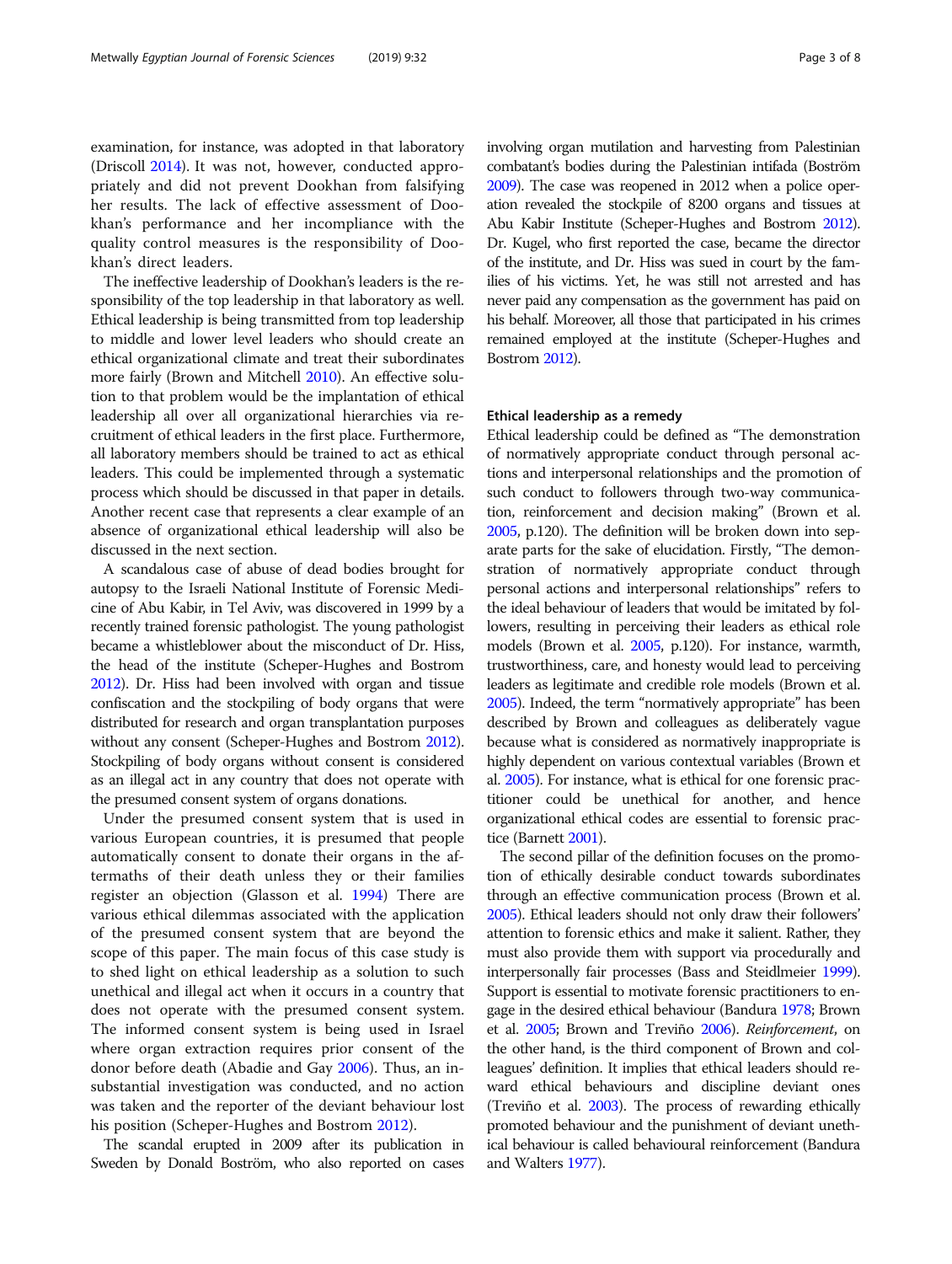The reinforcement process should be conducted on the basis of clear ethical standards set by ethical forensic leaders (Bandura and Walters [1977](#page-6-0); Brown and Treviño [2006](#page-6-0)). Furthermore, praising ethical behaviour is important as it motivates followers to maintain the momentum of the new, desired behaviour (Bandura and Walters [1977;](#page-6-0) Brown et al. [2005;](#page-6-0) Brown and Treviño [2006](#page-6-0)). Meanwhile, the fourth component of Brown and colleagues' definition is concerned with the prominence of ethical decision-making. Decision-making refers to the responsibility of ethical leaders for the consequences of their decisions (Howell and Avolio [1992;](#page-6-0) Bass and Avolio [2000](#page-6-0); Brown et al. [2005](#page-6-0)). Brown et al. [\(2005](#page-6-0)) also believe that it reflects their tendency to make fair and moral choices that can be observed and imitated by others (Howell and Avolio [1992;](#page-6-0) Bass and Avolio [2000](#page-6-0); Brown et al. [2005\)](#page-6-0).

#### The psychological mechanisms of ethical leadership

Despite the existence of various organizational ethical codes emerging from diverse forensic international associations, various forensic scandals have recently occurred. Yadav ([2017\)](#page-7-0) suggested that organizational forensic ethical codes should be complemented with personal and ethical codes. His recommendation was, however, vague as his study did not clarify what personal and professional ethical codes actually refer to. The missing connection lies in the adaptation of an organizational perspective to the implementation of forensic ethics in forensic organizations. There are various forensic ethical codes elaborated by diverse international associations such as the American Academy of Forensic Sciences (AAFS) and The American Board of Criminalistics (ABC). These codes, however, are country specific and they must be approved by local authorities. Accredit members of such forensic associations are required to comply with these ethical codes. The failure to comply with such ethical codes leads to the punishment of the board member by the membership association. The codes of these associations, however, cannot guarantee an international ethical forensic practice because an ethical organizational culture must exist in forensic organizations in the first place. This ethical organizational culture cannot exist unless these organizations are led by top-level ethical leaders who promote appropriate ethical forensic practice and who are perceived by all organizational members as role models.

Role modelling is a catalyst for the cognitive positive influence of ethical leaders on their subordinates (Brown and Treviño [2006](#page-6-0)). Forensic organizations led by ethical leaders provide a suitable organizational culture that enables the transition of ethical behaviour from top-level leaders to middle and lower level leaders (Brown and Treviño [2006](#page-6-0)). There is a behavioural learning process that occurs when team members are led by ethical leaders. The social learning theory states that a cognitive reshaping process occurs during the learning process (Bandura and Walters [1977](#page-6-0)). In fact, observation of a role model's behaviour and its consequences is the main mechanism of social learning (Bandura and Walters [1977](#page-6-0)). Bandura found that role models' decisions tend to be observed, as well as their consequences. Furthermore, an imitation process takes place if these consequences were favourable. Reinforcement is a key pillar of the process whereby positive behaviours must be rewarded by role models. Individuals should be aware that their positive behavioural responses will be rewarded if they act as ethical forensic practitioners and behave in a discretionary way that goes beyond their official job description.

#### Behavioural characteristics of ethical leaders

Ethical leaders have various behavioural characteristics that should be taken into consideration during the recruitment process of forensic practitioners. The assessment of these behavioural characteristics during the recruitment and selection process of forensic practitioners is crucial in evaluating their potential to become future ethical leaders. De Hoogh and Den Hartog [\(2008\)](#page-6-0) studied ethical leadership by focusing on the behaviours of ethical leaders. De Hoogh and Den Hartog ([2008](#page-6-0)) and Kalshoven et al. [\(2011](#page-6-0), [2013](#page-6-0)) identified seven behavioural dimensions of ethical leadership, which are fairness, power sharing, role clarification, ethical guidance, people orientation, concern for sustainability and integrity.

First of all, ethical leaders are expected to be fair in their decisions. This fairness requires ethical leaders to be transparent, take balanced and moral decisions, be honest, responsible and treat people equally (Kalshoven et al. [2011](#page-6-0); Steinmann et al. 2016). For instance, the reaction of Dookhan's leader would have been different if he/she had been a fair leader, as her misconduct should have led to punishment. Punishing her behaviour would have contributed towards a climate of fairness in the lab and would also have achieved further judicial justice as various innocent victims were imprisoned thanks to her behavioural misconduct (Driscoll [2014\)](#page-6-0).

Power sharing is the second behavioural trait. It refers to involving everyone in decision-making and taking their ideas into account (Brown et al. [2005](#page-6-0); De Hoogh and Den Hartog [2008](#page-6-0)). Ethical leaders also *clarify roles*, by making performance goals, expectations and responsibilities clear (De Hoogh and Den Hartog [2008;](#page-6-0) Kalshoven et al. [2011](#page-6-0)). These leaders also show ethical guidance, as they communicate about ethics, explain ethical issues and promote ethical conduct (Kalshoven et al. [2011,](#page-6-0) [2013](#page-6-0)). Such skills should be taught to forensic practitioners prior to any promotion. Leadership development programmes should also address the prominence of ethics to the efficiency, speed, effectiveness and reliability of forensic operations. Junior forensic practitioners should also be instructed in the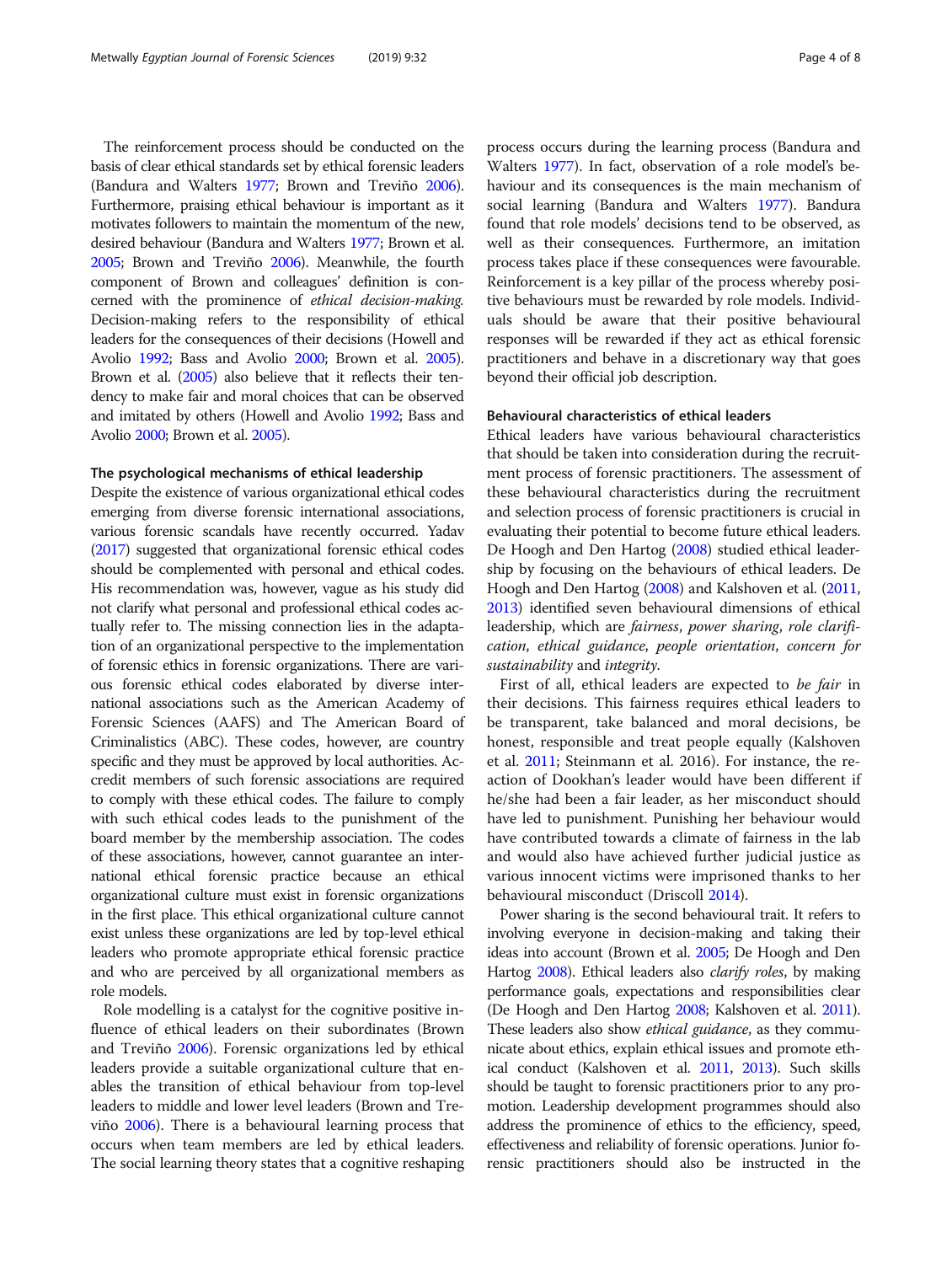appropriate ethical standards at any forensic organization. Ethical leaders are also people-oriented, showing concern, care for people, and taking an interest in their welfare (Kal-shoven et al. [2013](#page-6-0)). The dimension of *concern for people* can arguably be considered as the most prominent pillar of ethical leadership as it represents a leader's care, support and respect for their subordinates (Treviño et al. [2003](#page-7-0)). Ethical leaders also live with integrity, which refers to keeping their promises, acting consistently and reflecting high word-deed alignment (Kalshoven et al. [2011\)](#page-6-0).

Ethical leaders are sensitive to environmental and sustainability issues, which they demonstrate by caring about the impact of their actions on society (Kalshoven et al. [2011,](#page-6-0) [2013\)](#page-6-0). Concern for the environment is the sixth dimension of ethical leadership, which also complies with the altruistic nature of ethical leaders. To illustrate, ethical leaders should not care only about their subordinates. Rather, they are also expected to have concern for the environment and the society in which their organizations operate (Kalshoven et al. [2011](#page-6-0)). In fact, this is in line with the sustainability literature, which suggests that sustainable leaders act beyond their self-interests (Ferdig [2007](#page-6-0)). Concern for the environment has a social dimension, as ethical leaders should have a social responsibility towards their community. This social responsibility could be a major motivation for forensic practitioners to conduct efficient and effective examinations, tests or autopsies in order to support the practice of justice. Finally, the last dimension of ethical leadership, according to Kalshoven et al. [\(2011](#page-6-0)), is integrity. Integrity reflects the tendency of ethical leaders to keep their promises and be trustworthy (Kalshoven et al. [2011](#page-6-0)).

### The Systematic Implantation of Ethical Leadership in Forensic Organizations

Recruitment of new forensic practitioners should not only be a function of their scientific, medical, and professional competences. Rather, their personality is also a major factor that must be carefully assessed prior to their recruitment. Interviews and personality assessment tests should be conducted during the recruitment process of any new forensic practitioner across all specialties of forensic science. A candidate who is concerned for others will empathize with the community that they serve. They are also unlikely to engage in behavioural misconduct because of their integrity. Candidates with a potential to become ethical leaders will also report any deviant behaviour if it ever occurs in their organizations.

These behavioural characteristics should not only be taken into consideration during recruitment and selection but also during promotion. They should, consequently, become primary assessment criteria in the performance appraisal system of forensic practitioners as well as in the compliance with ethical standards. Hence, performance appraisal systems should be adapted in forensic organizations as promotion should not be based on seniority, but rather on clear key performance indicators that measure the quality, efficiency, effectiveness and reliability of forensic operations. Reliability in forensic medicine can only be achieved when forensic operations are conducted accurately, ethically and in accordance with quality and ethical procedures. For example, drylabbing represents a clear form of fraud as it produces fake results.

Behavioural characteristics of ethical leadership should also be evaluated prior to the promotion of practitioners to any senior position. These characteristics should also be assessed following their appointment to senior or top-level leading positions, as part of their performance assessment criteria. A 360° appraisal system should be adopted, which involves subordinates assessing their leaders and vice versa. This would give subordinates of any leader the opportunity to evaluate aspects that might not be assessed by the human resources department and their top leaders because they are much more aware of their behaviour. Ethical clarity, ethical guidance and concern for others are clear examples of behavioural traits that should be assessed and commented on by subordinates.

Training of forensic practitioners should not only be based on clinical, legal and professional competences. Rather, ethics and ethical leadership should also become a major component of their training. Ethical leadership training and development programmes should address the significance of ethical forensic practice across all organizational levels. They should also address the impact of ethical practice and ethical leadership on the reliability of forensic operations. These criteria should be followed in the appointment of a director of any forensic institute or laboratory. Brown and Mitchell [\(2010](#page-6-0)) found that there is a process of top-down transmission of ethical behaviour across different organizational levels, which is called the bypass effect. The transmission of ethical leadership behaviour will also be reflected in the behaviour of all organizational members as ethical behaviour is contagious. An ethical organizational and departmental climate will also exist when forensic organizations are led by ethical leaders, which should motivate everyone to fit with ethical standards.

# Ethical leadership as a catalyst for successful management of change

Most forensic practitioners work under the umbrella of a forensic laboratory, institute or an organization in general. An organizational psychological perspective should be adapted to manage the behaviour of forensic practitioners. Moreover, it should be adapted to study the impact of forensic practitioners' behaviour on the reliability of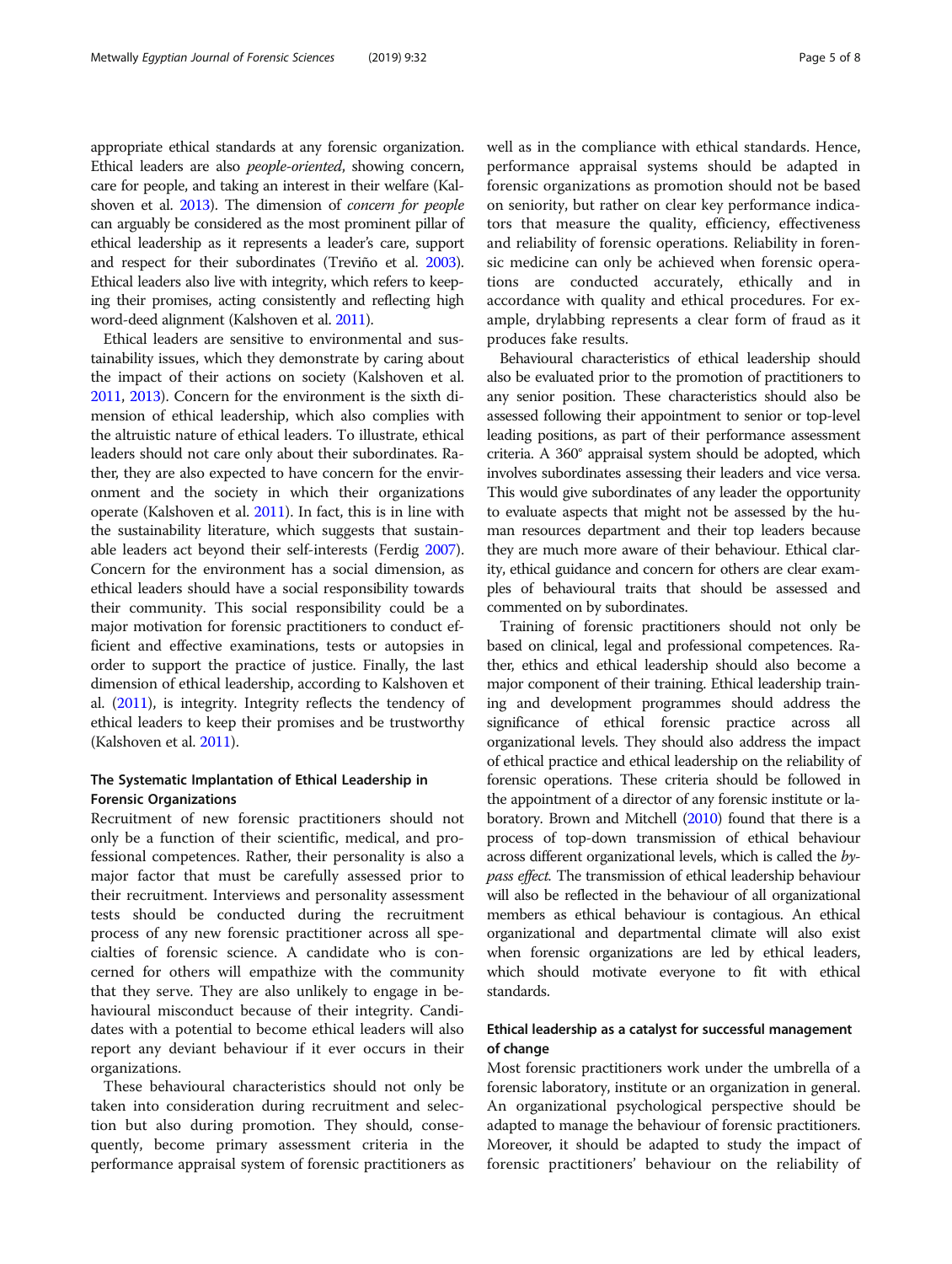daily forensic operations. Various basic terms from organizational psychology will be introduced in the upcoming following section. Implantation of ethics in daily forensic operational practices should not only lead to a higher presumed reliability and increased efficiency. Rather, it could also lead to a higher rate of operational effectiveness, efficiency and speed when forensic practitioners are led by ethical leaders and when forensic organizations are led by top-level ethical leaders.

Nowadays, change has become a major characteristic of most organizations (Dawson [2003](#page-6-0)). Change simply refers to new creative and innovative ways of conducting daily operations (Dawson and Buchanan [2005](#page-6-0); Dawson [2003\)](#page-6-0). The use of a new technology in forensic practice is a clear form of organizational change (Dawson [2003](#page-6-0)). Organizational change does not only have to refer to organizational restructuring. Rather, any form of change taking place inside the organization is an example of organizational change. Organizational change can occur in the form of operational and process re-engineering or a development of new technology. In fact, the use of new innovative technology (e.g. imaging and microscopic technology) is essential to the effective and reliable conduct of forensic operations (Filograna et al. [2010](#page-6-0) and Turillazzi et al. [2008](#page-7-0)). For example, technologies such as multi-slice computed tomography (MSCT), magnetic resonance (MR), or confocal laser scanning microscopy could have been considered as forms of change when they were first introduced. The continuous technological change and innovation have led to the emergence of various techniques that have enhanced the reliability of various forms of heavily computerized forensic operations. Such daily operations include non-traumatic post-mortem computed tomography (PMCT), digital forensic osteology and virtual autopsy (Filograna et al. [2010;](#page-6-0) Ramsthaler et al. [2010](#page-7-0); Shiotani et al. [2004](#page-7-0); Thali et al. [2003](#page-7-0)).

Organizational change could also be triggered by the turbulence of external environments where forensic organizations operate (Dawson [2003](#page-6-0)). Forensic organizations operating in turbulent contexts such as conflict zones differ from other stable environments. Technology might be absent in such contexts or may not be available during times of crisis. Virtual autopsy, for instance, might not be available due to the absence of essential technology, which represents a form of process and operational change as well as challenge. Managing such operational changes requires the possession of an ethical leadership style to deal with people empathetically. Forensic practitioners are, therefore, required to acquire such skills to manage the psychological and behavioural reactions of their team members during any form of change. Ethical leadership is proposed in this article as a remedy to the problems associated with operational changes and as a catalyst to the implementation of ethics across all organizational levels.

Ethical leadership is important during any form of organizational change (Sharif and Scandura [2014](#page-7-0)). Sharif and Scandura [\(2014](#page-7-0)) found that ethical leadership is positively associated with the positive involvement of organizational members during organizational change. The study by Scandura also found a positive association between ethical leadership and organizational citizenship behaviour during times of change. Organizational citizenship behaviour is a positive prosocial, helping and cooperative behaviour that can have a positive influence on the performance of forensic practitioners (Podsakoff et al. [1997](#page-6-0)). Furthermore, ethical leadership is negatively associated with silence behaviour during organizational change (Bormann and Rowold [2016\)](#page-6-0). Silence behaviour is a negative behaviour that could occur during change when individuals decide not to participate in the ongoing change (Bormann and Rowold [2016\)](#page-6-0). They may also refuse to report any deviant behaviour if they decide to remain silent. This could be risky during any form of change that might take place in forensic organizations.

#### Ethical leadership and humanitarian forensic medicine

Forensic practitioners dealing with violence and abuse victims should be trained to be ethical leaders. This is applicable to those who deal with victims of elder abuse, child abuse, gender and sexual abuse, especially in humanitarian contexts. Doctors dealing with such victims during any form of humanitarian crisis should understand the social and psychological factors that affect the patient during that situation (Wells [2017\)](#page-7-0). Victims of violence in such contexts are expected to be treated with more empathy if they are inspected by an ethical forensic practitioner who has concern for others and for the society where they are serving. Ethics and ethical leadership should be a primary selection criterion for all forensic examiners serving in such contexts.

#### Conclusion

This paper has shed light on the significance of ethical leadership in forensic practice. Firstly, the main objective of this paper was to illuminate the importance of ethical leadership in ethical forensic practice. Ethical leadership was also presented as a remedy to forensic unethical behaviour in that review. This paper marks the emergence of a new research field in forensic science, based on forensic organizational psychology. Forensic organizational psychology was the main approach adopted in the introduction and demonstration of ethical leadership in this paper. This approach reveals the importance of building a connection between the field of organizational psychology and the field of forensic science. This connection will enable forensic organizations to repair and treat ethical misconduct in the whole organization by adapting the appropriate leadership style essential to the management of overall organizational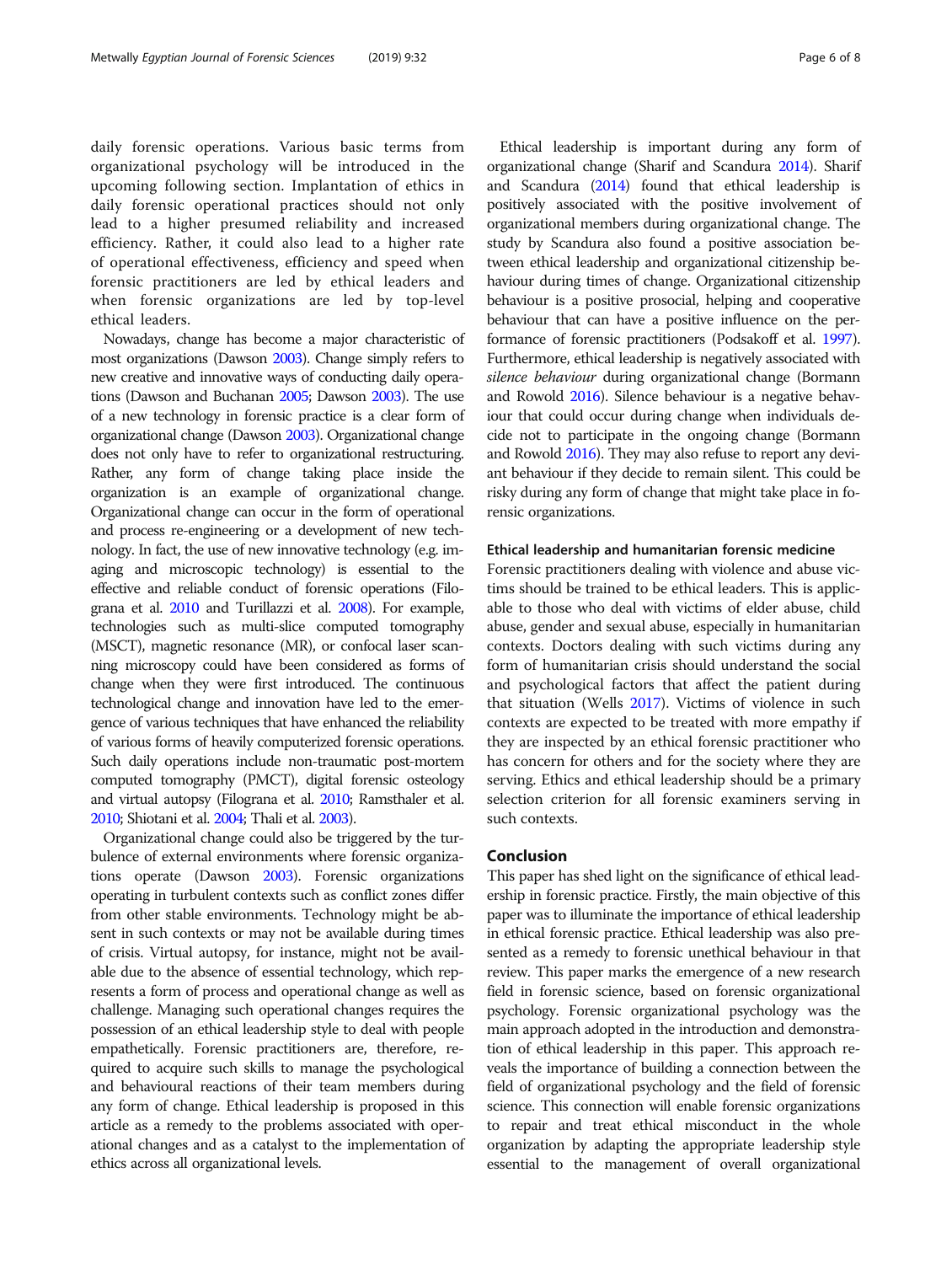<span id="page-6-0"></span>behaviours. The present paper has used this approach to introduce a systematic process for the implantation of ethical leadership in forensic organizations through selection, recruitment, training, appraisal and promotion. Furthermore, the positive repercussions of the implanting of ethical leadership during organizational change have also been presented, as well as the importance of ethical leadership in humanitarian contexts. This paper has also shed light on the expected positive impact of ethical leadership on the efficiency, reliability and effectiveness of forensic operations.

This paper has also underlined the impact of external operating environments on forensic organizations. The management of the impact of such environments requires an effective ethical leadership style to formulate effective change strategies. Future empirical and conceptual research should focus on assessing the impact of ethical leadership in forensic operations during organizational change. The use of a new business model change of leadership, forensic operational and process re-engineering and development of new technologies could be considered examples of organizational change. Future research should address the connection between internal and external environments of forensic organizations and the outcomes for such organizations. In addition, future research should focus on the social and psychological impacts of ethical leadership on victims of violence and abuse, especially in humanitarian contexts.

#### Abbreviations

MR: Magnetic resonance; MSCT: Multi-slice computed tomography; PMCT: Nontraumatic post-mortem computed tomography

#### Acknowledgements

This paper is dedicated to the memory of my mother and to those who have always believed in me.

#### Funding

Not applicable.

#### Availability of data and materials

Not applicable.

Author's contributions The author read and approved the final manuscript.

#### Ethics approval and consent to participate

Not applicable for this paper

#### Consent for publication

Not applicable

#### Competing interests

The author declares that he has no competing interests.

#### Publisher's Note

Springer Nature remains neutral with regard to jurisdictional claims in published maps and institutional affiliations.

Received: 13 March 2019 Accepted: 18 April 2019 Published online: 14 June 2019

#### References

- Abadie A, Gay S (2006) The impact of presumed consent legislation on cadaveric organ donation: a cross-country study. J Health Econ 25(4):599–620.
- Arboleda-Flórez JE (2006) The ethics of forensic psychiatry. Curr Opin Psychiatry 19(5):544–546
- Bandura A (1978) Social learning theory of aggression. J Commun 28(3):12–29 Bandura A, Walters R (1977) Social learning theory, vol 1. Prentice-hall,
- Englewood Cliffs Barnett PD (2001) Ethics in forensic science: professional standards for the
- practice of criminalistics. CRC Press, California
- Bass BM, Avolio BJ (2000) Multifactor leadership questionnaire: MLQ; sampler set; technical report, leader form, rater form, and scoring key for MLQ form 5xshort. Mind Garden, California
- Bass BM, Steidlmeier P (1999) Ethics, character, and authentic transformational leadership behavior. Leadersh Q 10(2):181–217
- Bormann KC, Rowold J (2016) Ethical leadership's potential and boundaries in organizational change: a moderated mediation model of employee silence. Ger J Hum Resour Manage 30(3–4):225–245
- Boström, D. (2009). Our sons are plundered of their organs, Aftonbladet Kultur, August 26, Available at: [http://www.aftonbladet.se/kultur/article5691805.ab.](http://www.aftonbladet.se/kultur/article5691805.ab)
- Brown ME, Mitchell MS (2010) Ethical and unethical leadership: exploring new avenues for future research. Bus Ethics Q 20(4):583–616
- Brown ME, Treviño LK (2006) Ethical leadership: a review and future directions. Leadersh Q 17(6):595–616
- Brown ME, Treviño LK, Harrison DA (2005) Ethical leadership: a social learning perspective for construct development and testing. Organ Behav Hum Decis Process 97(2):117–134
- Dawson P (2003) Reshaping change: a processual perspective. Routledge, London
- Dawson P, Buchanan D (2005) The way it really happened: competing narratives in the political process of technological change. Hum Relat 58(7):845–865
- De Hoogh AH, Den Hartog DN (2008) Ethical and despotic leadership, relationships with leader's social responsibility, top management team effectiveness and subordinates' optimism: a multi-method study. Leadersh Q 19(3):297–311
- Driscoll SK (2014) "I messed up bad": lessons on the confrontation clause from the Annie Dookhan scandal. Ariz L Rev 56:707
- Dutelle AW (2011) Ethics in forensic science. In: Ethics for the public service professional. CRC Press, California, pp 99–118
- Ferdig MA (2007) Sustainability leadership: co-creating a sustainable future. J Chang Manag 7(1):25–35
- Filograna L, Bolliger SA, Spendlove D, Schön C, Flach PM, Thali MJ (2010) Diagnosis of fatal pulmonary fat embolism with minimally invasive virtual autopsy and post-mortem biopsy. Legal Med 12(5):233–237
- Gabel JD (2014) Realizing reliability in forensic science from the ground up. J Crim L Criminol 104:283
- Giannelli PC (2015) The Massachusetts drug lab scandal. Crime Justice 30:42

Glasson J, Plows CW, Tenery RM, Clarke OW, Ruff V, Fuller D et al (1994) Strategies for cadaveric organ procurement: mandated choice and presumed consent. JAMA 272(10):809–812

- Griffith EE (1998) Ethics in forensic psychiatry: a cultural response to Stone and Appelbaum. J Am Acad Psychiatry Law Online 26(2):171–184
- Howell JM, Avolio BJ (1992) The ethics of charismatic leadership: submission or liberation? Acad Manag Perspect 6(2):43–54
- Kalshoven K, Den Hartog DN, De Hoogh AH (2011) Ethical leadership at work questionnaire (ELW): development and validation of a multidimensional measure. Leadersh Q 22(1):51–69
- Kalshoven K, Den Hartog DN, De Hoogh AH (2013) Ethical leadership and follower helping and courtesy: moral awareness and empathic concern as moderators. Appl Psychol 62(2):211–235
- Miller GH (2008) Alan Stone and the ethics of forensic psychiatry: an overview. J Am Acad Psychiatry Law 36(2):191–194
- National Research Council, Committee on Identifying the Needs of the Forensic Science Community (2009). Strengthening forensic science in the United States: a path forward. National Academies Press, Washington, DC
- Podsakoff PM, Ahearne M, MacKenzie SB (1997) Organizational citizenship behavior and the quantity and quality of work group performance. J Appl Psychol 82(2):262